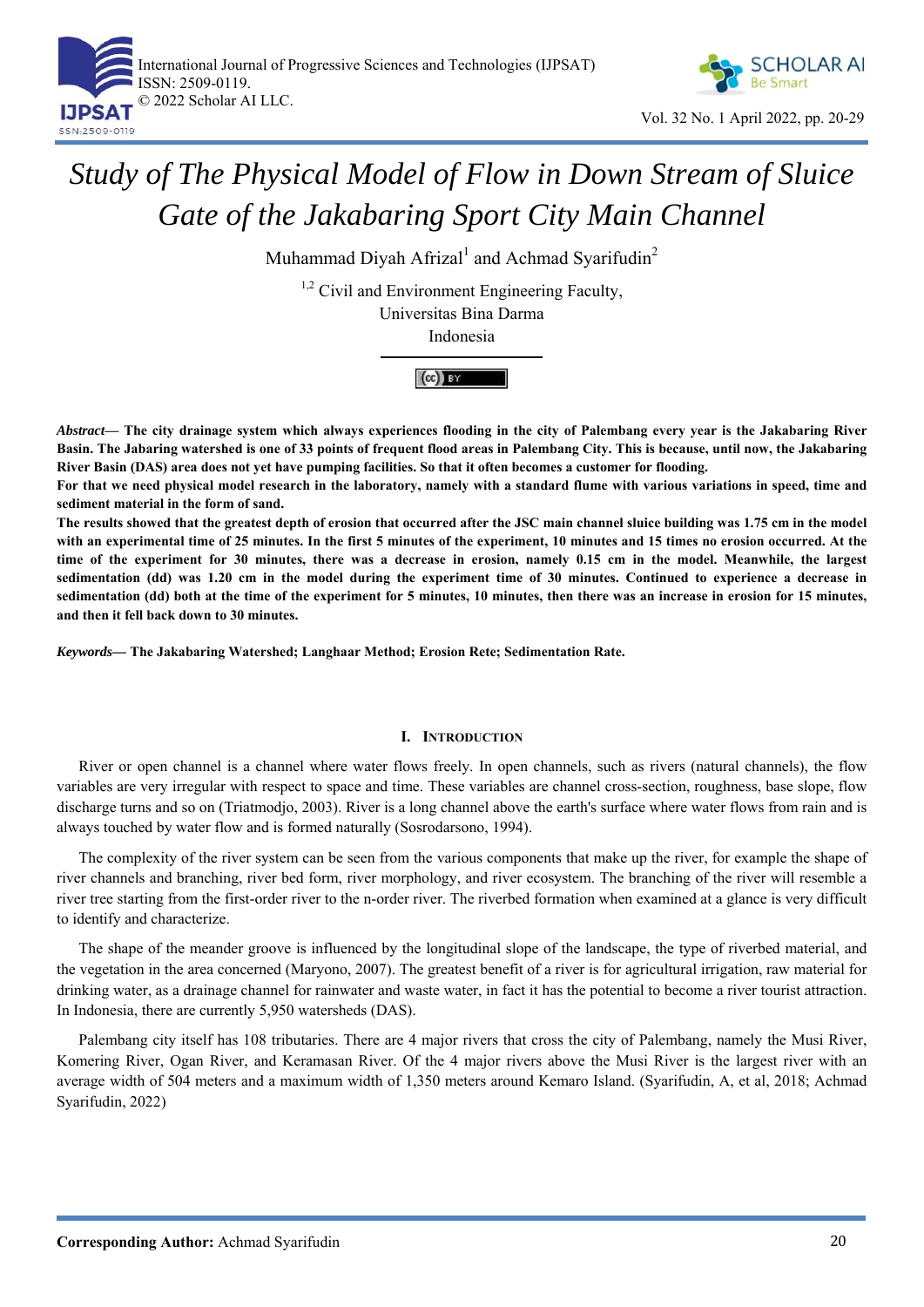#### **Study of The Physical Model of Flow in Down Stream of Sluice Gate of the Jakabaring Sport City Main Channel**

Based on the division of river areas, there are 21 sub-watersheds, but only 18 sub-watersheds in the city of Palembang which empties directly into the Musi river in the city of Palembang, namely the Rengas Lacak, Gandus, Lambidaro, Boang, Sekanak, Weir, Lawang Kidul, Buah, Juaro, Batang, Sei Lively, Keramasan, Kertapati, Kedukan Ulu, Aur, Sriguna, Jakabaring and Plaju. (Department of PUPR of Palembang city, 2018)

The city drainage system which always experiences flooding in the city of Palembang every year, among others, is the Jakabaring watershed. Jabaring watershed is one of 33 flood-prone areas in Palembang City. This is because, until now, the Jakabaring Watershed (DAS) does not yet have pumping facilities. So it often becomes a flood subscription. (Sripo, 24 November 2020)

Simulation using physical modeling based on model scale from prototype to model in the laboratory with the same conditions in the prototype, namely existing conditions, normalization of river channels, drains, retention ponds, combined with pump systems and embankment construction, shows that in the existing conditions there are seven areas that flooded. (Achmad Syarifudin, 2022).

### **II. RESEARCH METHODS**

The research was carried out using the Hydraulics and Rivers laboratory at Bina Darma University with a laboratory scale (scale model) as shown in Figure 1.



Fig. 1. Research model in the laboratoy

#### **2.1. Materials and tools**

In this study the materials used:

- The material is sand from the Buah river with a diameter of 0.025 mm to 2.36 mm. Before being used as experimental material, a sieve analysis was carried out to obtain a uniform grain diameter.
- The flow in the channel is water as well as to move sediment grains,
- The tools are specifications of as follows:
	- Flexiglass for standard flume
	- Length of the channels: 4.00 m
	- Width: 0.15 m
	- Depth: 0.20 m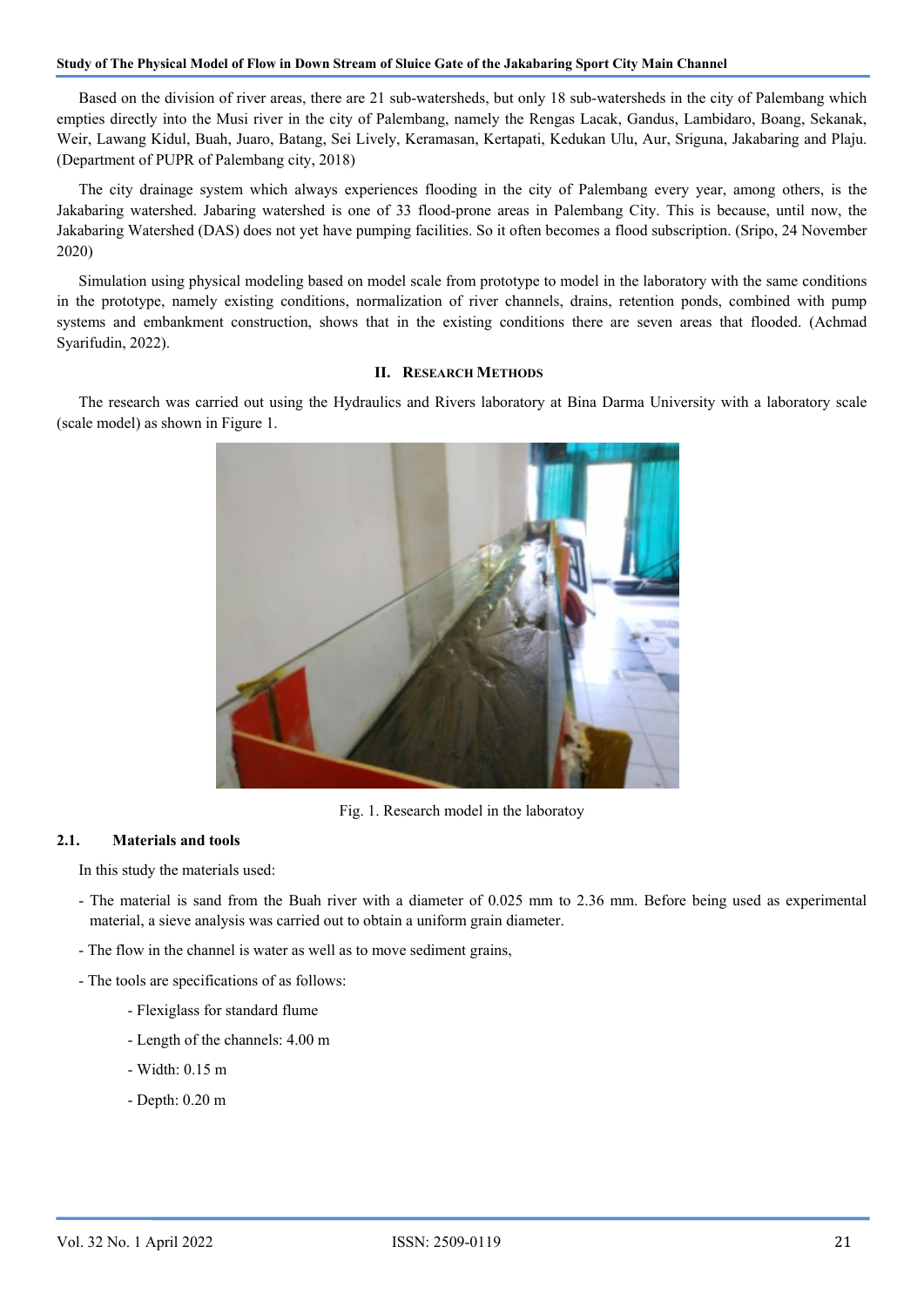- The instrument meter used for scouring depth value.
- Photo camera to take pictures when doing the experiment.
- Video recorder to record experiment implementation.

#### **2.2. Preparation of channel models in Research**

This research was conducted using a laboratory approach method with various variations in the flow rate, flow rate and time. The standard channel (flume standard), most of its components are made of glass and have important parts, namely:

The research approach is carried out with physical models in the laboratory with various variations of discharge, velocity and flow time. The standard flume is mostly made of glass and has the following important parts:

- a. Aqueduct, the main place in this experiment, to drain water. In the form of a water flume with a size of 400 x  $20 \times 15$ cm. This channel has transparent walls for easy viewing.
- b. A reservoir that serves to accommodate water that will flow into the channel or out,
- c. Water pump, serves to pump water so that it can be distributed along the gutters. This pump is equipped with an automatic on/off switch for 220/240 V, 50 Hz,
- d. Discharge faucet, is a faucet that functions to regulate the size of the discharge coming out of the pump. Has a discharge opening scale of 6-9 range,
- e. Slope adjustment wheel, located upstream and downstream of the channel that can be turned manually to adjust the desired bed slope. This bed slope control wheel has a scale for maximum positive bed slope + 3.0 % and maximum negative bed slope - 1.0 %.

#### **III. RESULTS AND DISCUSSION**

Dimensional analysis in this study uses Langhaar's theorem, this theorem is considered more in line with current conditions and in accordance with research because of the relatively few parameters. The results of the determination of dimensionless numbers are shown in table 1 below:

| ki        | k1                | k2         | k <sub>3</sub> | k4         | k5                        | k6                           |
|-----------|-------------------|------------|----------------|------------|---------------------------|------------------------------|
| Parameter | $\mathbf{x}$ (cm) | $d_s$ (mm) | $h$ (cm)       | t (minute) | $P$ (kg/cm <sup>3</sup> ) | $g$ (kg m/sec <sup>2</sup> ) |
| $\pi$ 1   |                   |            |                | - 1        |                           |                              |
| $\pi$ 2   |                   |            | $\Omega$       | - 1        |                           |                              |
| $\pi$ 3   |                   | $\theta$   |                | - 1        |                           |                              |
| $\pi$ 4   |                   | $\theta$   | $\Omega$       |            |                           | 0,5                          |

| TABLE I. | <b>DIMENSIONLESS NUMBER</b> |
|----------|-----------------------------|
|----------|-----------------------------|

 $f(x/t$ ; ds/t; v) = 0; (v  $\approx$  0)

 $(x/t) = f(d_d/t)$  focus on sedimentation rate

 $(x/t) = f(d_e/t)$  focus on erosion rate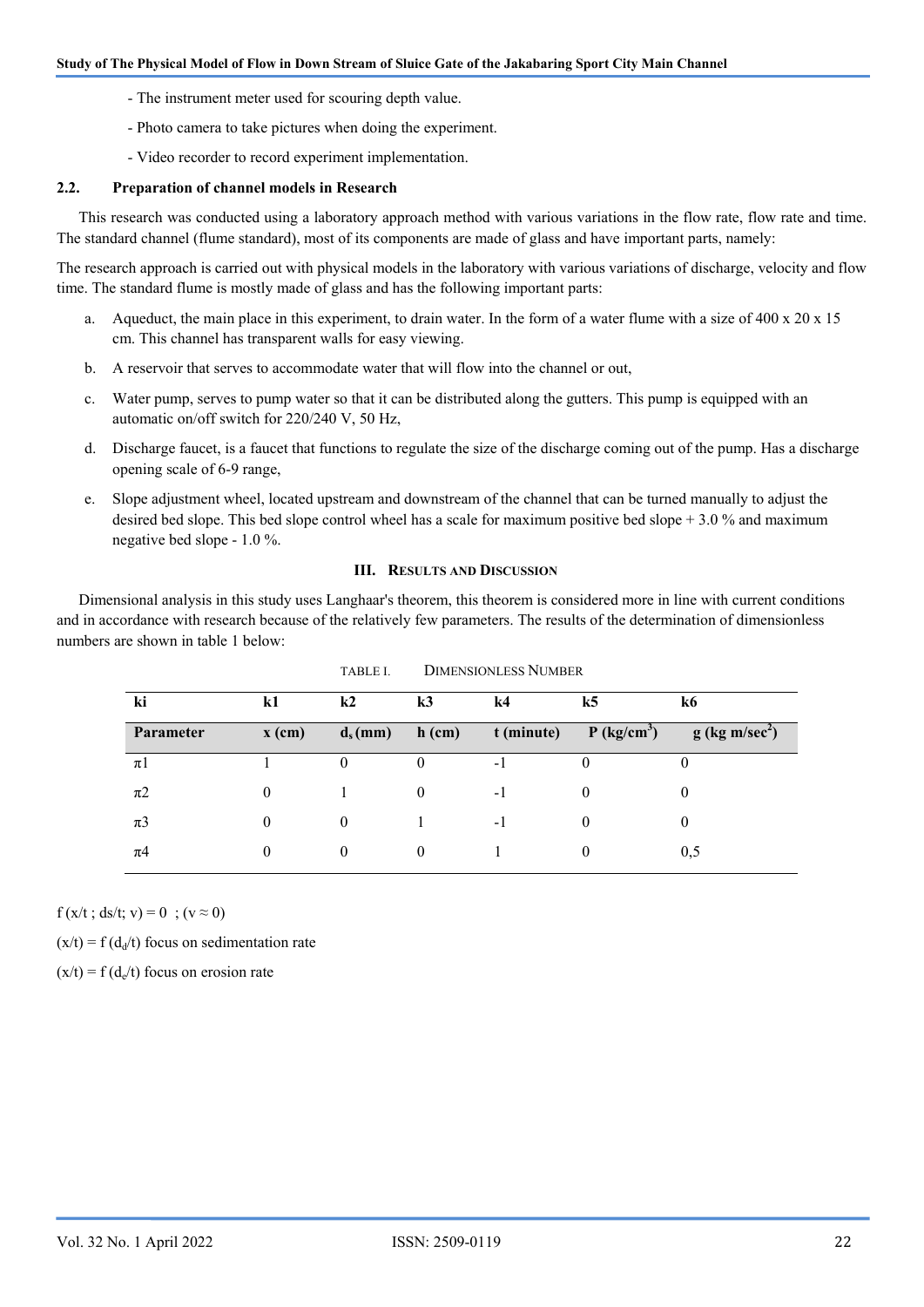

Fig 3. Comparison graph between  $(x/t)$  and  $(de/t)$  for 30 minute

Figure 3. is a graph showing that after the floodgates in the JSC channel there was a relative erosion (de/t) of 0.02 then sedimentation occurred at a relative distance (x/t) of 10. This means that for 30 minutes there was an erosion of 0.6 cm in models. If a scale of 1:100 is taken, it means that there is an erosion depth of 60 cm in the field.  $R^2 = 0.084$  within 30 minutes, means that statistically the value obtained is not significant, invalid and cannot be used of the site.

During the first 5 minutes, there was a maximum relative erosion (de/t)max as shown in figure 4. below:



Fig 4. Comparison graph between  $(x/t)$  and  $(de/t)$  for 5 minutes

In figure 4. it can be seen that there was no erosion at all that occurred in front of the JSC main channel water gate, as well as at 10 minutes and 15 minutes no erosion occurred.  $R^2 = 0.000$  within 5 minutes, means that statistically the value obtained is not significant, invalid and cannot be used of the site.

At the time of 20 minutes there was a maximum relative erosion (de/t)max as shown in Figure 5. below: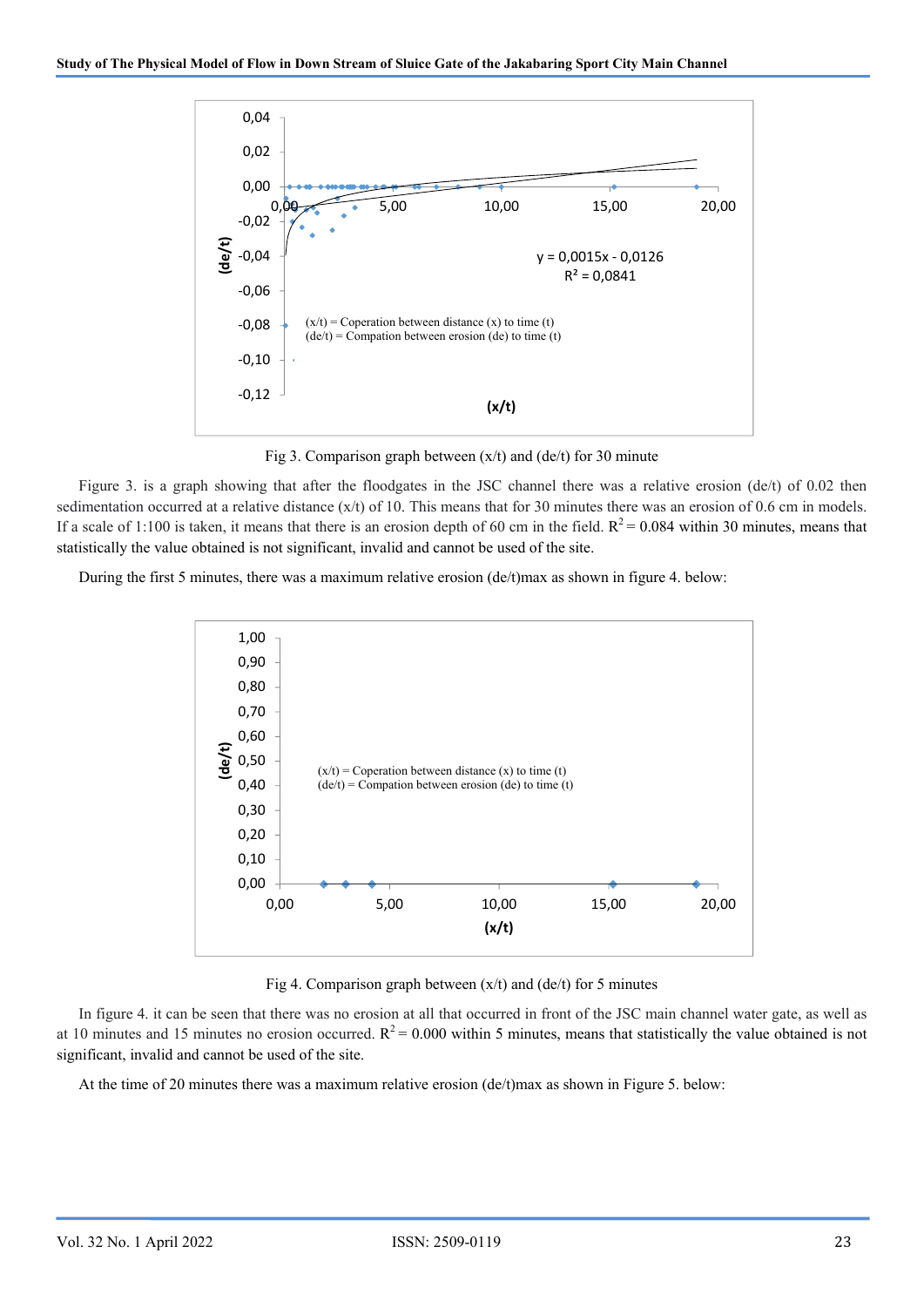

Fig 5. Comparison graph between  $(x/t)$  and  $(de/t)$  for 20 minutes

In Figure 5. it can be seen that the relative erosion (de/t) of 0.05 occurred in the main JSC channel for 20 minutes after the floodgate. This means that the depth of erosion that occurs is 1.00 cm in the model.  $R^2 = 0.339$  within 5 minutes, means that statistically the value obtained is not significant, invalid and cannot be used of the site.

At the 25 minutes, there was a maximum relative erosion  $(de/t)_{max}$  as shown in Figure 6. below:



Fig 6. Comparison graph between  $(x/t)$  and  $(de/t)$  for 25 minutes

In Figure 6. it can be seen that the maximum relative erosion  $(d_e/t)$  max occurred right after the sluice building, which was 0.07 in 25 minutes, meaning that the erosion that occurred in front of the JSC main channel sluice was 1.75 cm in the model.  $R^2$  = 0.376 within 5 minutes, means that statistically the value obtained is not significant, invalid and cannot be used of the site.

At the 30 minutes, there was a maximum relative sedimentation  $(d_d/t)_{max}$  as shown in figure 7 below: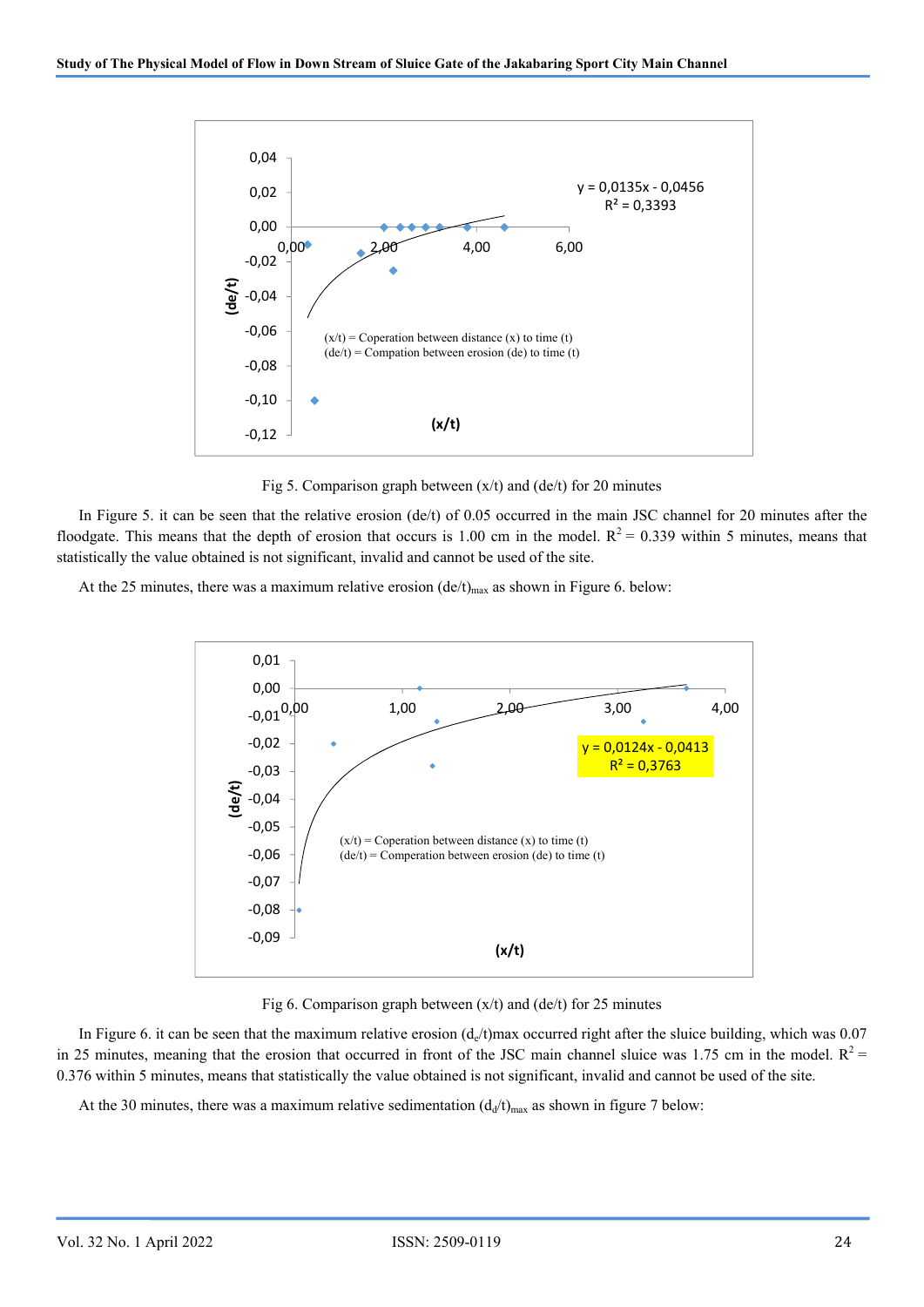

Fig 7. Graph of the relationship between  $(x/t)$  and  $(dd/t)$  for 30 minute

In Figure 7. it can be seen that the maximum relative sedimentation  $(d<sub>d</sub>/t)$ max after the JSC main channel floodgate was 0.04 for 30 minutes, meaning that the sedimentation that occurred was 1.2 cm in the model.  $R^2 = 0.059$  within 5 minutes, means that statistically the value obtained is not significant, invalid and cannot be used of the site.

At the 5 minutes, there was a maximum relative sedimentation  $(d_d/t)_{max}$  as shown in Figure 8 below:



Fig 8. Graph of the relationship between  $(x/t)$  and  $(dd/t)$  for 5 minute

In Figure 8. it can be seen that the maximum relative sedimentation  $(d<sub>d</sub>/t)$ max after the JSC main channel sluice was 0.09 for 5 minutes, meaning that there was 0.45 cm sedimentation in the model.  $R^2 = 0.059$  within 5 minutes, means that statistically the value obtained is not significant, invalid and cannot be used of the site.

At the 10 minutes, there was a maximum relative sedimentation  $(d_d/t)_{max}$  as shown in figure 9 below: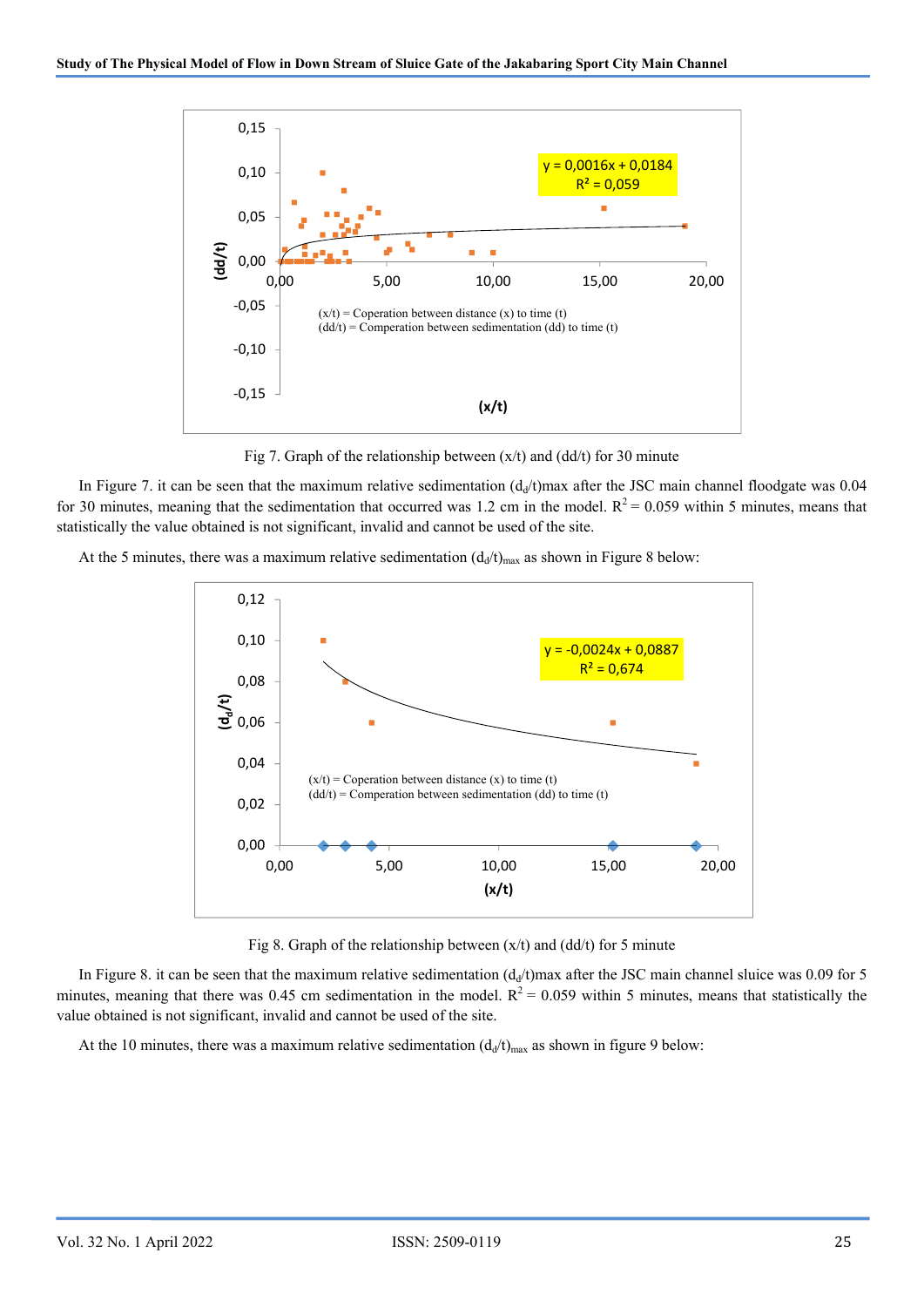

Fig 9. Comparison graph between  $(x/t)$  and  $(dd/t)$  for 10 minutes

In Figure 10, it can be seen that the maximum relative sedimentation  $(d_d/t)$ max after the JSC main canal floodgate was 0.04 for 10 minutes, meaning that sedimentation in front of the JSC main channel floodgate was 0.4 cm in the model.  $R^2 = 0.451$  within 10 minutes, means that statistically the value obtained is not significant, invalid and cannot be used of the site.

At the 15 minutes, there was a maximum relative sedimentation  $(d_d/t)_{max}$  as shown in figure 10 below:



Fig 10. Comparison graph between (x/t) and (dd/t) for 15 minutes

In Figure 10. it can be seen that the maximum relative sedimentation (dd/t)max after the JSC main channel sluice gate was 0.07 for 15 minutes, meaning that there was a sedimentation of 1.05 cm in the model.  $R^2 = 0.734$  within 15 minutes, means that statistically the value obtained is significant, valid and can be used of the site.

At the 20 minutes, there was a maximum relative sedimentation  $(d_d/t)_{max}$  as shown in Figure 11 below: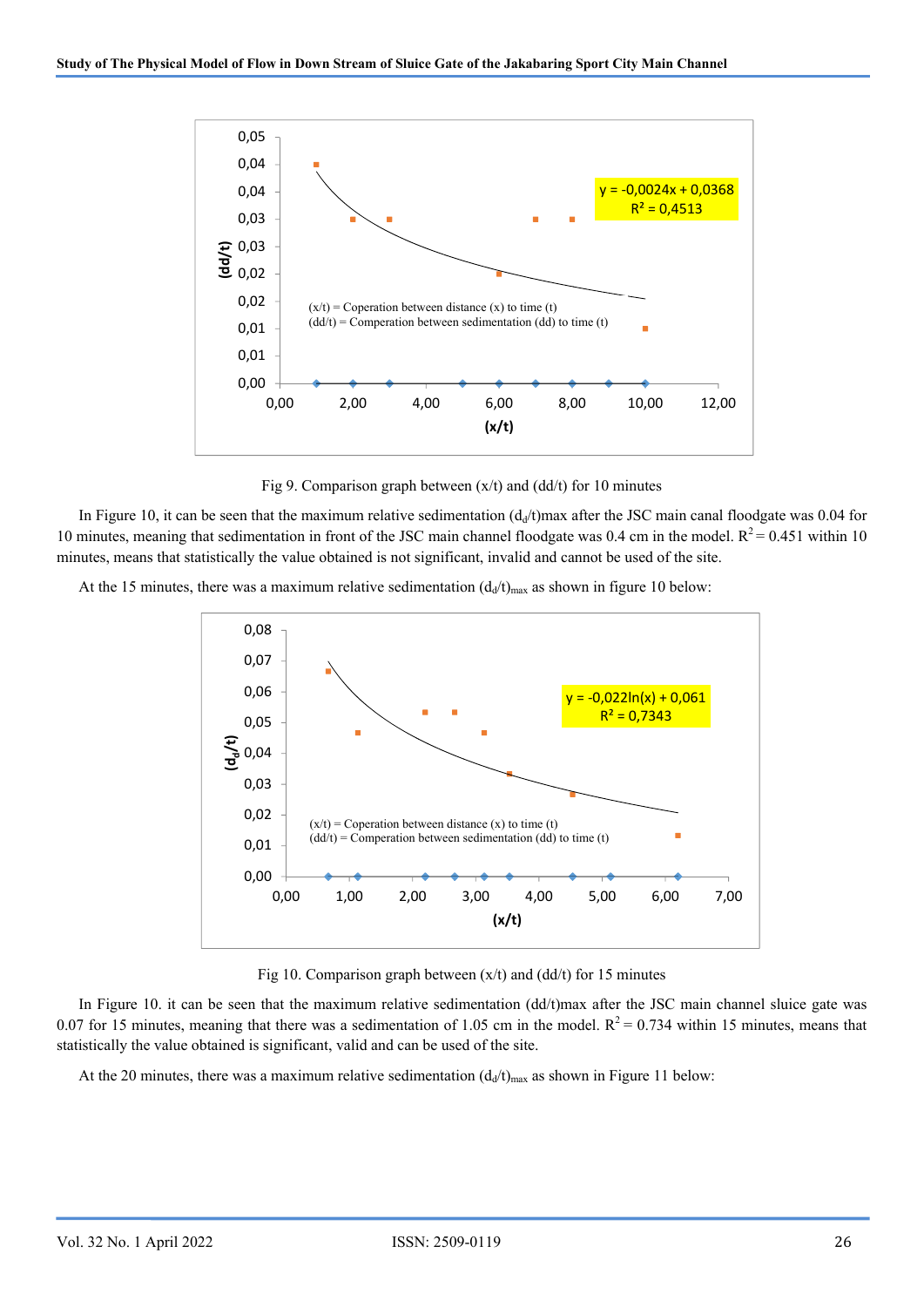

Fig 11. Graph of the relationship between  $(x/t)$  and  $(dd/t)$  for 20 minute

In Figure 11, it can be seen that the relative sedimentation  $(d<sub>d</sub>/t)$  that occurred was only very little, namely 0.04 then erosion occurred in front of the water gate of the JSC main channel. During 20 minutes there was a sedimentation of 0.8 cm in the model.  $R<sup>2</sup> = 0.734$  within 15 minutes, means that statistically the value obtained is significant, valid and can be used of the site.

At the 25 minutes, there was a maximum relative sedimentation  $(d_d/t)_{max}$  as shown in Figure 12:



Fig 12. Graph of the relationship between  $(x/t)$  and  $(dd/t)$  for 25 minutes

Figure 12. shows the relative sedimentation ( $d_d$ /t) which is only 0.015 so that for 25 minutes there is a sedimentation of 0.375 cm in the model.  $R^2 = 0.419$  within 25 minutes, means that statistically the value obtained is not significant, not valid and can not be used of the site.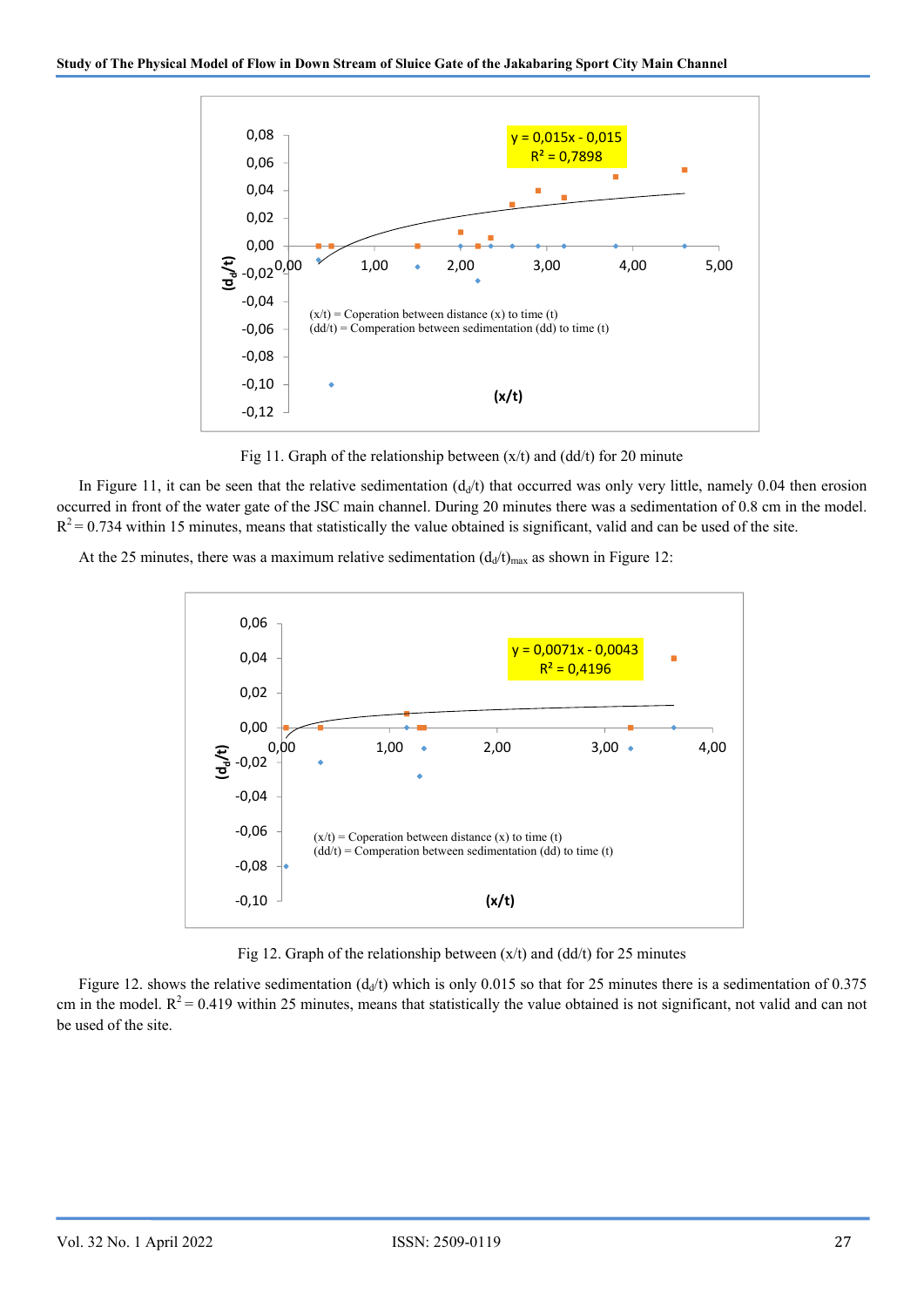#### **IV. CONCLUSION**

The greatest depth of erosion (de) that occurred after the JSC main channel sluice gate was 1.75 cm in the model with an experimental time of 25 minutes. In the first 5 minutes of the experiment, 10 minutes and 15 times no erosion occurred. At the time of the experiment for 30 minutes there was a decrease in erosion of 0.15 cm in the model.

Meanwhile, the largest sedimentation  $(d<sub>d</sub>)$  was 1.20 cm in the model during the 30 minute experiment. Continued to experience a decrease in sedimentation  $(d_d)$  both at the time of the experiment for 5 minutes, 10 minutes, then there was an increase in erosion (de) again for 15 minutes, and then it went down again for 30 minutes.

#### **REFERENCES**

- [1] Achmad Syarifudin, 2022, "Sheet-Pile Foundation for Flood Control of Musi river Basin", International Journal of Innovative Science and Research Technology (IJISRT), Vol. 7, number 1, pp. 327-333
- [2] Achmad Syarifudin, 2022, "Erosion and Sedimentation Analysis of Rural Channels (RC) and Main Drainage Channels (MDC) on Tidal Lowland in Indonesia", International Journal of Innovative Science and Research Technology (IJISRT), Vol. 7, Number 1, pp. 419-426
- [3] Achmad Syarifudin, 2022, "Numerical Method Approach of Water Level Changes in Main Channel Jakabaring Sport City (JSC) Palembang, Indonesia", International Journal of Progressive Sciences and Technologies (IJPSAT), Vol. 30, Number 2, pp. 218-225
- [4] Achmad Syarifudin, 2022, "Prediction of The Depth Erosion in Rivers with Scale Models", International Journal of Progressive Sciences and Technologies (IJPSAT), Vol. 30, Number 2, pp. 123-130
- [5] Achmad Syarifudin, 2018, Hidrologi Terapan, Andi Publishers, Yogyakarta, p. 45-48
- [6] Achmad Syarifudin, 2018, Drainase Perkotaan Berwawasan Lingkungan, Andi Publisher, Yogyakarta, p. 38-42
- [7] Achmad Syarifudin, 2022, Modul Hidraulika, Penerbit Binadarma, Palembang, Indonesia
- [8] Aureli F and Mignosa P, 2001, "Comparison between experimental and numerical results of 2D flows due to leveebreaking," XXIX IAHR Congress Proceedings, Theme C, September 16-21, Beijing, China.
- [9] Cahyono Ikhsan., 2017, "The effect of variations in flow rate on the bottom of an open channel with uniform flow", Civil Engineering Media.
- [10] Chandra Sucipta, Hari Wibowo, Danang Gunarto, 2019, "Analysis of river geometry on flow discharge in alluvial channels", JeLAST, Vol. 6 No. 3
- [11] Directorate General of Human Settlements, Ministry of Public Works. 2010. Procedures for Making Retention Ponds and Polders With Main Channels. Directorate General of Human Settlements, Ministry of Public Works. Jakarta.
- [12] Holdani Kurdi et al, 2019, Model Hidrolika, Lambung Mangkurat University Press
- [13] Paimin et al, 2012, Watershed Management Planning System, Research and Development Center for Conservation and Rehabilitation (P3KR), Bogor, Indonesia
- [14] Okubo K, Muramoto Y, and Morikawa H, 1994, "Experimental Study on Sedimentation over the Flood plain due to River Embankment Failure," Bulletin of the Disaster Prevention Research Institute, Kyoto University, 44 (2), pp. 69-92
- [15] Robert. J. Kodoatie, Sugiyanto., 2002, Flood causes and methods of control in an environmental perspective, Yogyakarta
- [16] SNI, Standar Nasional Indonesia, 2008, Tata cara pembuatan model fisik sungai dengan dasar tetap, ICS 93.025; 17.120.01 Badan Standardisasi Nasional
- [17] Syarifudin. A, 2017, "The influence of Musi River Sedimentation to The Aquatic Environment", DOI: 10.1051/matecconf/201710104026, MATEC Web Conf, 101, 04026, , [published online 09 March 2017]